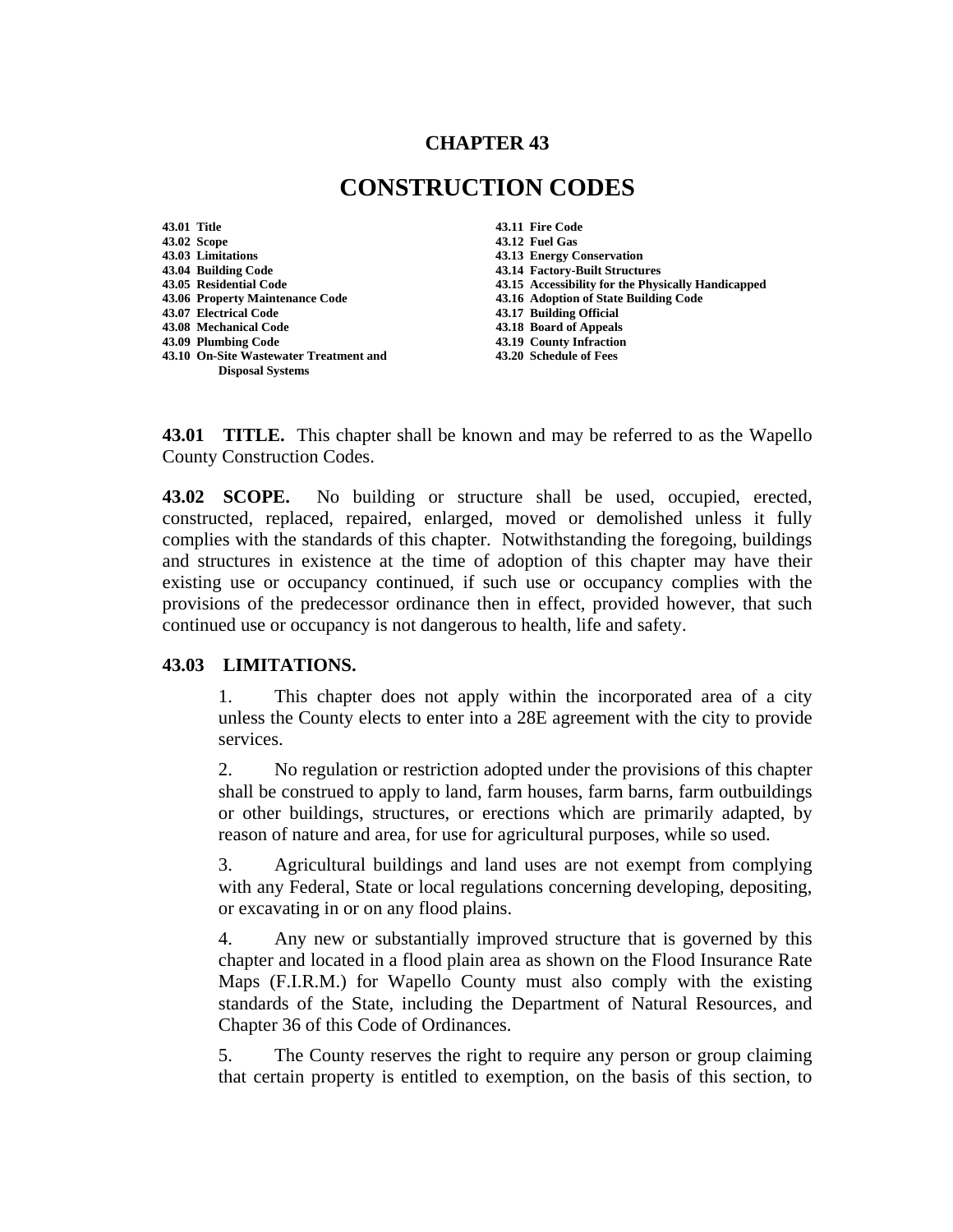demonstrate that the property and buildings are primarily adapted and used for agricultural purposes.

6. Where, in any specific case, different sections of a specific code specify different materials, methods of construction or other requirements, the most restrictive shall govern. Where there is a conflict between a general requirement and a specific requirement, the specific requirement shall be applicable.

**43.04 BUILDING CODE.** The Current edition of the *International Building Code and Appendixes*, as published by the International Code Council is hereby adopted by reference with the following modifications:

1. Replace references to the *ICC Electrical Code* in Chapter 1 with Section 43.07 of this chapter.

2. Replace references to the *International Fuel Gas Code* in Chapter 1 with Section 43.09 or Section 43.12 of this chapter.

3. Replace references to the *International Energy Conservation Code* in Chapter 1 with Section 43.13 of this chapter.

4. Delete all references to Annual Permits in Chapter 1.

**43.05 RESIDENTIAL CODE.** The Current edition of the *International Residential Code and Appendixes*, as published by the International Code Council is hereby adopted by reference with the following modifications:

1. Replace references to the *ICC Electric Code* in Chapter 1 with Section 43.07 of this chapter.

2. The Building Official or Board of Appeals shall not grant modifications to any provision related to areas prone to flooding as established by Table R301.2(1).

3. Insert climatic and geographic design criteria in Table R301.2(1) as follows:

| <b>GROUND</b> | <b>WIND</b> | <b>SEISMIC</b> | SUBJECT TO DAMAGE FROM |                   |          |           | <b>WINTER</b> | FLOOD HAZARDS |             |
|---------------|-------------|----------------|------------------------|-------------------|----------|-----------|---------------|---------------|-------------|
| <b>SNOW</b>   | SPEED       | <b>DESIGN</b>  | Weathering             | <b>Frost Line</b> | Termite  | Decav     | <b>DESIGN</b> | <b>NFIP</b>   | <b>FIRM</b> |
| LOAD          | MPH         | CATEGORY       |                        | Depth             |          |           | <b>TEMP</b>   | Adoption      | Maps        |
|               |             |                |                        |                   | Moderate | Slight to |               |               |             |
| 20 PSF        | 90          |                | Severe                 | 42"               | to Heavy | Moderate  | -5° F         | 1987          | 6/1/87      |

Table R301.2 (1) Climatic and Geographic Design Criteria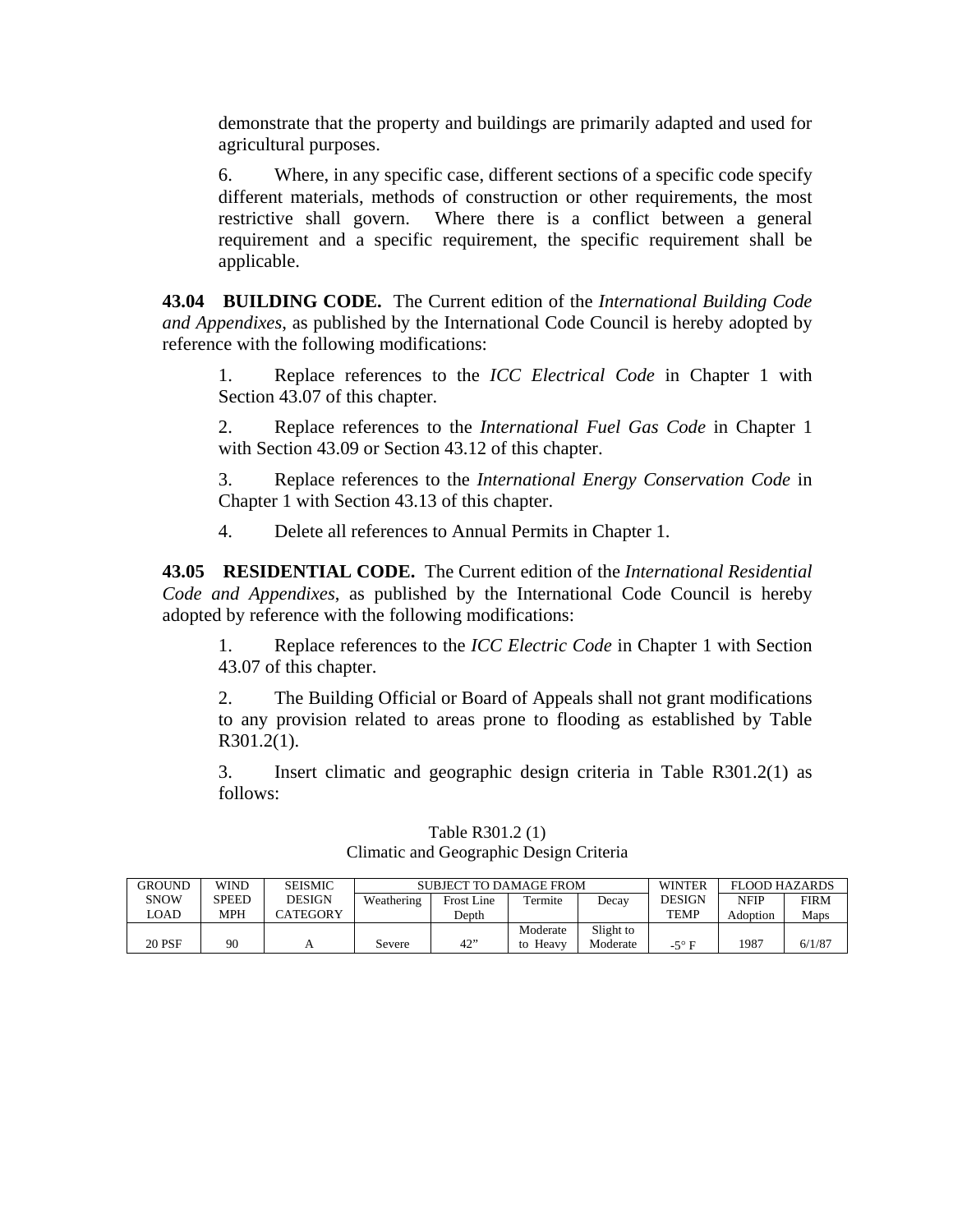**43.06 PROPERTY MAINTENANCE CODE.** The Current edition of the *International Property Maintenance Code and Appendixes*, as published by the International Code Council is hereby adopted by reference with the following modifications:

1. Modify Section 102.3 by replacing the words *the International Building Code*, *International Plumbing Code*, *International Mechanical Code*, *International Fuel Gas Code*, and *the ICC Electrical Code* with Sections 43.04, 43.07, 43.08, 43.09 and 43.12 of this chapter.

**43.07 ELECTRICAL CODE.** The Current edition of the *National Electrical Code and Appendixes*, as published by the National Fire Protection Association is hereby adopted by reference.

**43.08 MECHANICAL CODE.** The Current edition of *International Mechanical Code and Appendixes*, as published by the International Code Council is hereby adopted by reference.

**43.09 PLUMBING CODE.** The Current edition of *International Plumbing Code and Appendixes*, as published by the International Code Council is hereby adopted by reference.

**43.10 ON-SITE WASTEWATER TREATMENT AND DISPOSAL SYSTEMS.** *Chapter 69 Iowa Administrative Code 567 Environmental Protection* is hereby adopted in its entirety as the primary code for the County.

The Current edition of the *International Private Sewage Disposal Code and Appendixes*, as published by the International Code Council is hereby adopted by reference.

**43.11 FIRE CODE.** The Current edition of *International Fire Code and Appendixes*, as published by the International Code Council is hereby adopted by reference.

**43.12 FUEL GAS.** The Current edition of the *International Fuel Gas Code and Appendixes*, as published by the International Code Council is hereby adopted by reference.

**43.13 ENERGY CONSERVATION.** All references to Energy Conservation Code shall meet the codes and guidelines mandated by the State of Iowa.

**43.14 FACTORY-BUILT STRUCTURES.** Chapter 16, *State of Iowa Building Code* as amended, Divisions VI, Factory-built Structures Rules and Regulations Section 661-16.600 (103A) is hereby adopted by reference as standards and regulations for factory-built structures. Add:

Section 661.16.626 (3) Skirting to be installed on manufactured homes. Manufactured homes shall have a skirting system installed in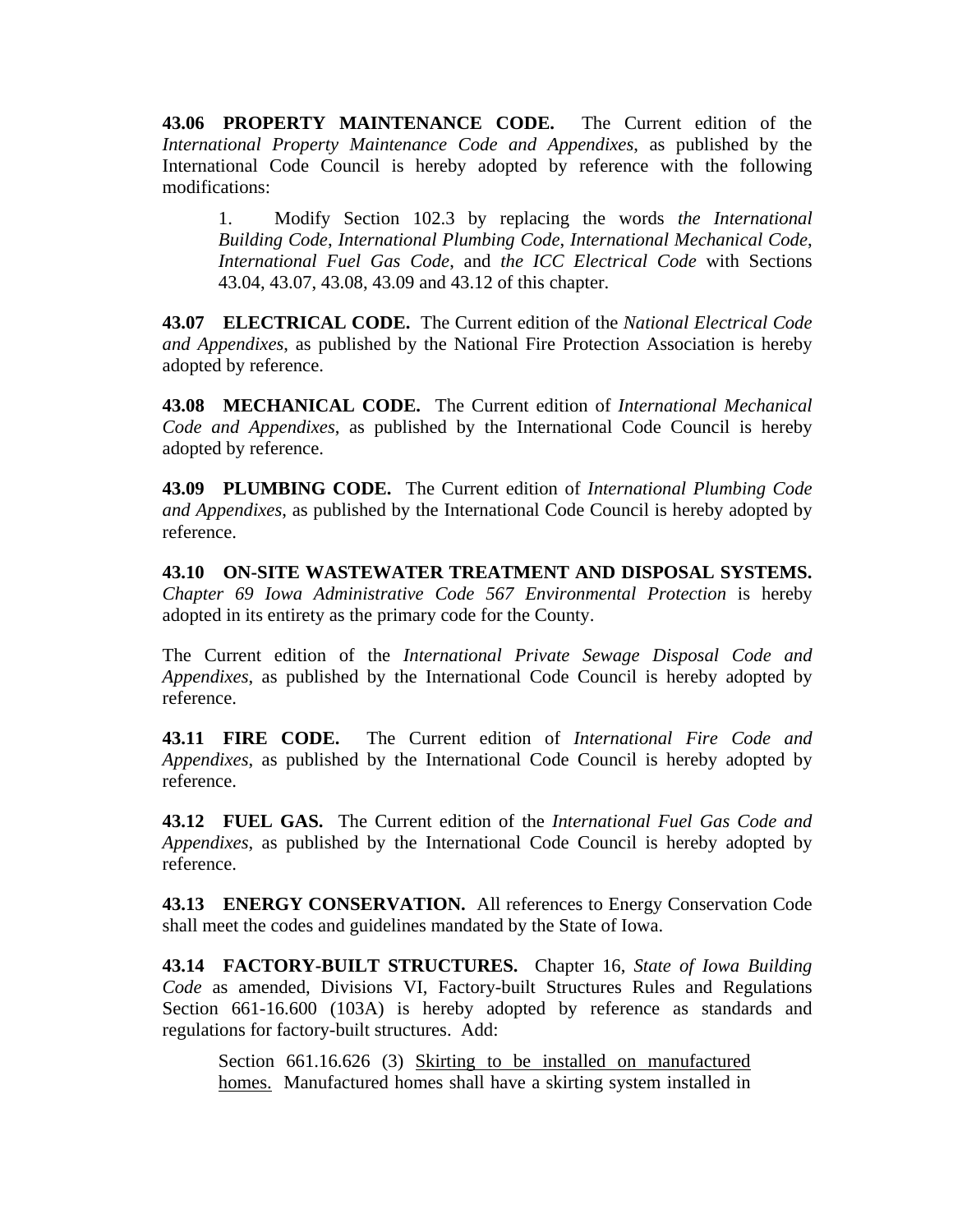accordance with the manufacturer's recommendation and in a manner approved by the Building Official.

**43.15 ACCESSIBILITY FOR THE PHYSICALLY HANDICAPPED.** Chapter 16, *State of Iowa Building Code* as amended, Divisions VII, Accessibility Rules and Regulations for the Physically Handicapped Section 661-16.700 (103A) is hereby adopted by reference.

**43.16 ADOPTION OF STATE BUILDING CODE.** Although the County Uniform Construction Codes contain several sections of the IOWA ADMINISTRATIVE CODE, Chapter 16, *State of Iowa Building Code*, there is no intention of adopting the State Building Code within the meaning of Section 103A, Code of Iowa.

**43.17 BUILDING OFFICIAL.** There is hereby established the position of Building Official, who shall be appointed by the Board of Supervisors. The Building Official shall administer and enforce the provisions of this chapter and shall have the following powers and duties in connection therewith:

1. The Building Official shall issue all permits and certificates required by this chapter.

2. If the Building Official finds that one of the provisions of this chapter is being violated, the Building Official shall notify in writing the person responsible for such violation, indicating the nature of the violation and ordering the action necessary to correct it. The Building Official shall order the discontinuance of any illegal work being done; or shall take any other action authorized by this chapter and the Board of Supervisors to insure compliance with or to prevent violation of its provisions.

3. The Building Official shall keep a record of all permits, appeals, and such other transactions and correspondence pertaining to the administration of this chapter.

All departments, officials, and public employees of the County who are vested with the duty or authority to issue permits shall insure conformance to the provisions of this chapter and shall issue no permit for any use, building or purpose if the same would be in conflict with the provisions of this chapter. The Board of Supervisors may, by resolution, delegate the powers and duties of the Building Official to any other officer or employee of the County, or of any city, town, or governmental subdivision within the County, or may combine the powers and duties of this position with any other office or position.

## **43.18 BOARD OF APPEALS.**

1. Appointment. The Board of Supervisors shall appoint a five-person Board of Appeals. This Board of Appeals shall replace all references to Board of Appeals stated within Sections 43.04 through 43.12 of this chapter. The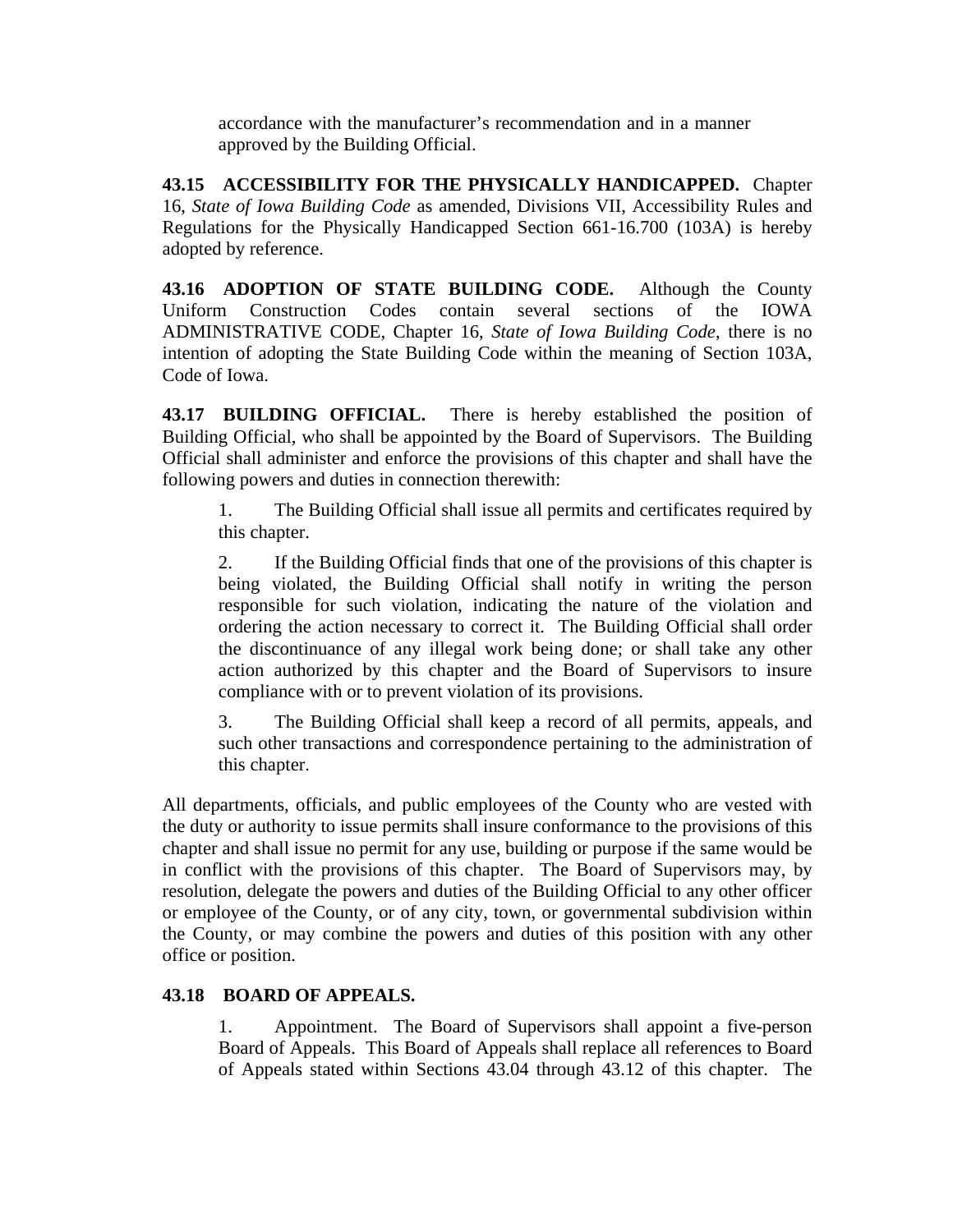Board of Appeals shall consist of one from each of the following professions or disciplines.

A. Registered design professional that is a registered architect; or a builder or superintendent of building construction with at least 10 years' experience, 5 years of which shall have been in responsible charge of work.

B. Registered design professional with plumbing engineering experience; or a plumbing contractor with at least 10 years' experience, 5 years of which shall have been in responsible charge of work.

C. Registered design professional with mechanical engineering experience; or a mechanical contractor with at least 10 years' experience, 5 years of which shall have been in responsible charge of work.

D. Registered design professional with electrical engineering experience; or an electrical contractor with at least 10 years' experience, 5 years of which shall have been in responsible charge of work.

E. Registered design professional with fire protection experience; or a fire protection contractor with at least 10 years' experience, 5 years of which shall have been in responsible charge of work.

The Board of Appeals shall be appointed so that the terms are staggered. No member shall serve more than two (2) consecutive terms. Members shall be removed for cause by the appointing authority upon written charges and after a public hearing. Vacancies shall be filled for the unexpired term of any member whose term becomes vacant.

2. Structure of Board. The Board shall elect its own Chairperson, who shall serve for one year. Meetings of the Board shall be held at the call of the Chairperson and at such other times as the Board may determine. Such Chairperson, or in the absence of the Chairperson, the acting Chairperson, may administer oaths and compel the attendance of witnesses. All meetings of the Board shall be open to the public and the presence of three (3) members shall constitute a quorum. The Board shall keep minutes of its proceedings, showing the vote of each member upon each question, or if absent or failing to vote, indicating such fact, and shall keep records of its examinations and other official actions. The administrative officer shall be the recording secretary of the Board. Every rule, regulation, every amendment or appeal thereof, and every order, requirement, decision or determination of the Board of Appeals shall be immediately filed in the office of the Building Official and shall be public record. The Board of Appeals shall adopt its own rules of procedure not to conflict with this chapter or with Iowa Statutes. The Board of Appeals shall not be compensated, except for necessary expenses.

3. Appeals. The Board of Appeals shall hear and decide appeals from and review any order, requirement, decision or determination made by the Building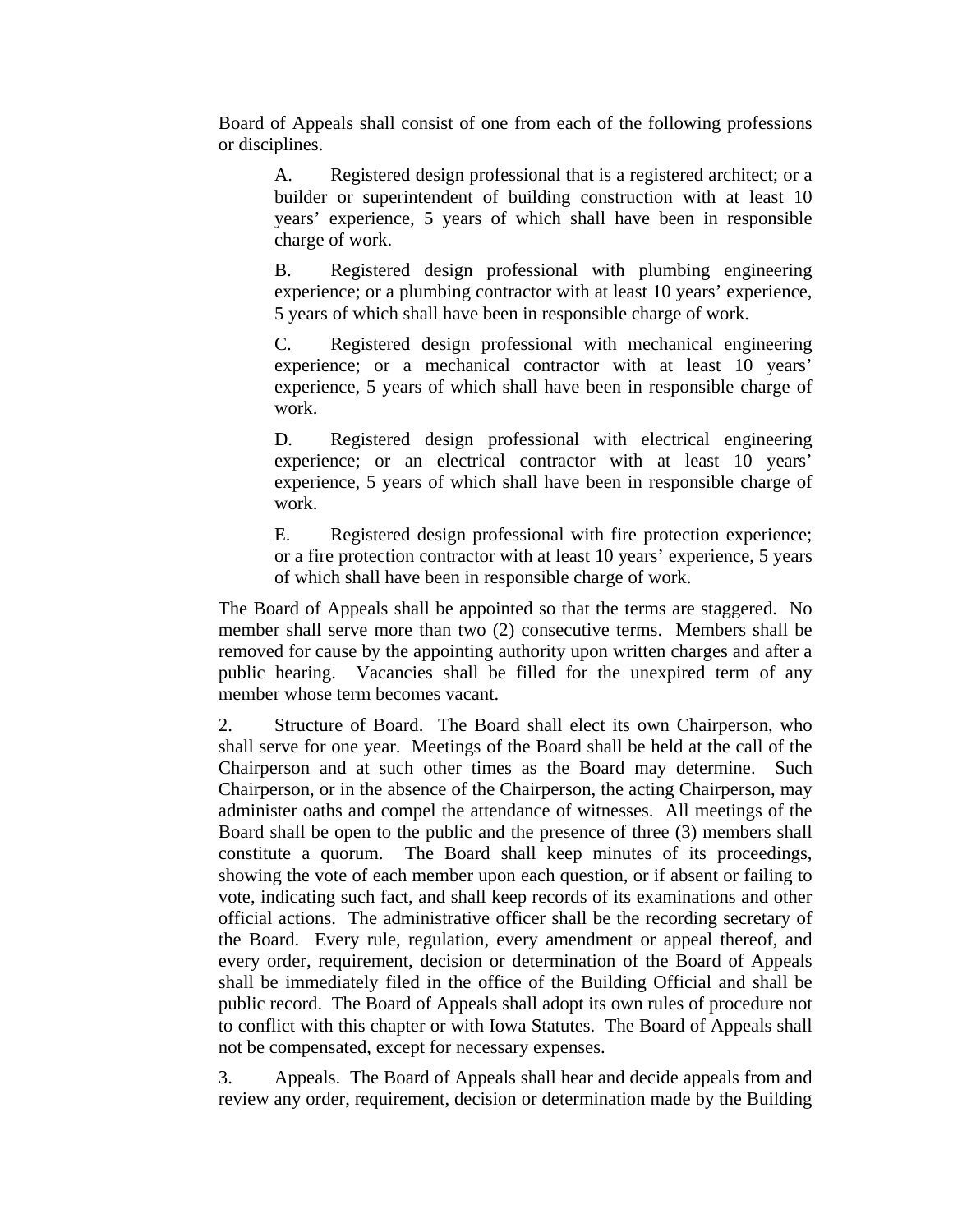Official in the enforcement of this chapter, except for civil citations under Section 43.19. Such appeal shall be taken within a period of not more than three (3) days following the date of the order, requirement, decision or determination, and in the manner prescribed in the Rules of the Board of Appeals, by filing with the Building Official and with the Board of Appeals a notice of appeal specifying the grounds thereof, and by paying a filing fee of twenty-five dollars (\$25.00) to the County Treasurer. When notice of the appeal is filed, the Building Official shall transmit all of the records regarding the appeal to the Chairperson of the Board of Appeals, including a copy of the letter to the individual requesting the appeal. The Board of Appeals shall take action upon said appeal within seven (7) days following the date of appeal. An appeal stays all proceedings in furtherance of the action appealed from, unless the Building Official certifies to the Board, after notice of appeal shall have been filed, that by reason of the facts stated in the certificate, a stay would, in the Building Official's opinion, cause imminent peril to life or property. In such case, proceedings shall not be stayed otherwise than by a restraining order which may be granted by the Board or by a court of record on application, on notice to the Building Official and on due cause shown.

4. Powers of the Board. The Board of Appeals shall have the following powers, and it shall be its duty:

A. To hear and decide appeals where it is alleged that there is error of law in any order, requirement, decision or determination made by the Building Official in the enforcement of this chapter, except for civil citations under Section 43.19.

B. Hear and recommend change to the County Uniform Construction Code as deemed necessary.

In exercising the above powers, the concurring vote of three (3) members of the Board of Appeals shall be necessary to reverse any order, requirement, decision or determination of the Building Official, or to decide in favor of the applicant on any matter upon which it is required to pass under this chapter. Upon the hearing any party may appear in person, or by agent, or by attorney. The Board of Appeals may reverse or confirm, in whole or in part, or may modify the order, requirement, decision or determination as in its opinion ought to be made, and to that end shall have all the powers of the officer from whom the appeal is taken. Any person or persons, jointly or separately, aggrieved by any decision of the Board of Appeals under the provisions of this chapter, or any taxpayer, or any officer, department or bureau of the County may seek such relief through the Courts as provided by statute.

**43.19 COUNTY INFRACTION.** Any person who violates any of the provisions of this chapter shall be deemed to have committed a County infraction. A person shall be deemed to have committed a separate offense for each day during which a violation of this chapter continues. Any officer authorized by the County to enforce this chapter may issue a civil citation to a person who commits a County infraction in accordance with the provisions of Iowa Code Section 331.307.